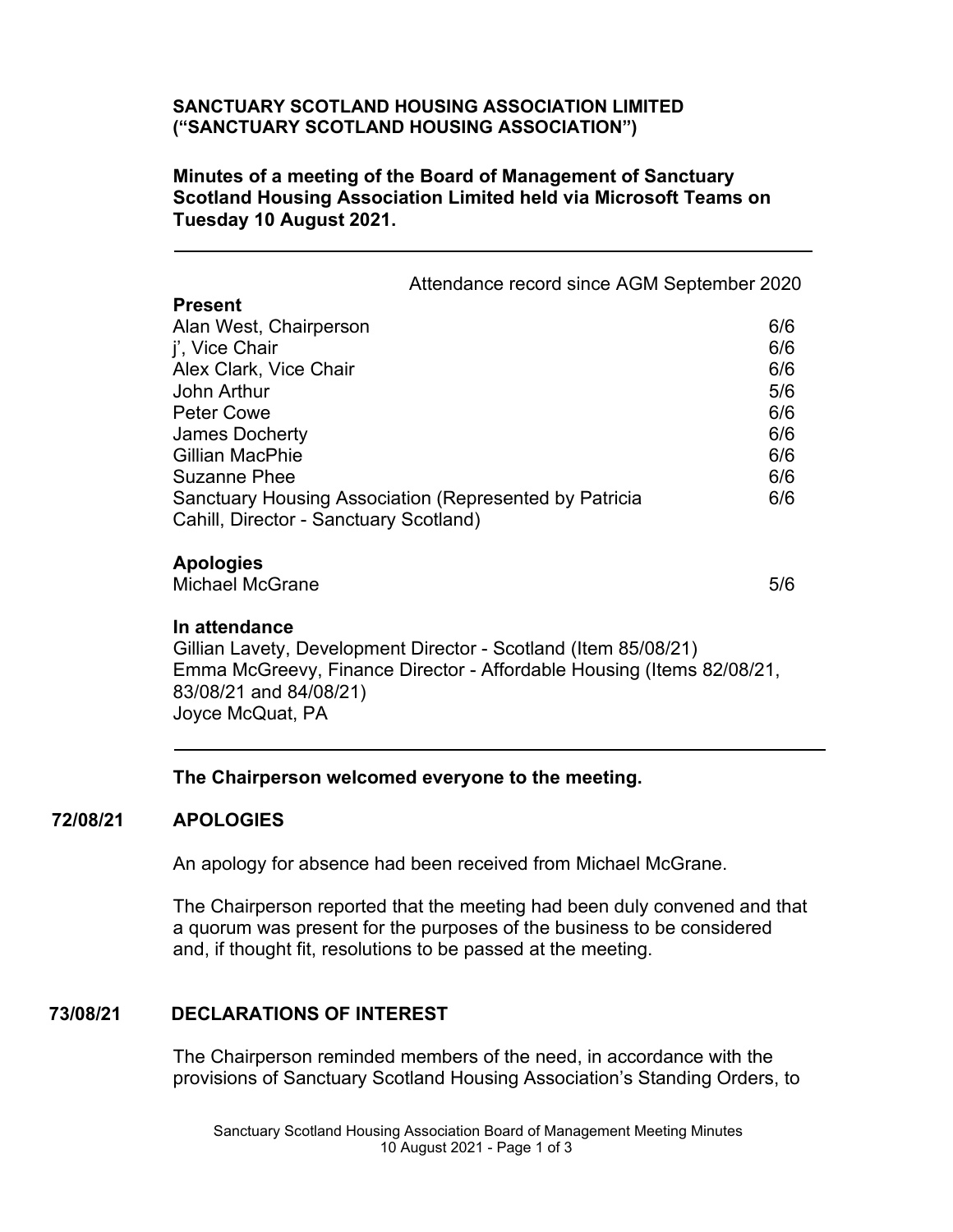### **SANCTUARY SCOTLAND HOUSING ASSOCIATION LIMITED ("SANCTUARY SCOTLAND HOUSING ASSOCIATION")**

disclose any personal interests in relation to matters under consideration at the meeting that were outwith the annual declarations made.

It was noted that such disclosures would be recorded under the relevant agenda items for ease of reference when producing 'extract minutes'.

### **74/08/21 MINUTES OF THE BOARD OF MANAGEMENT MEETING HELD ON 15 JUNE 2021**

The minutes of the meeting of the Board of Management held on 15 June 2021 were approved.

### **77/08/21 DIRECTOR'S REPORT**

Decision: The Board of Management approved an updated version of the Toryglen customer review panel terms of reference.

Decision: The Board of Management approved the adoption of the refreshed version of the Code of Conduct for governing body members which had been issued by the Scottish Federation of Housing Associations.

### **79/08/21 ANNUAL ASSURANCE STATEMENT**

Decision: The Board of Management considered the self-assessment exercises and approved that the evidence highlighted confirmed that Sanctuary Scotland Housing Association was compliant with regulatory requirements.

### **82/08/21 ANNUAL REPORT AND FINANCIAL STATEMENTS FOR YEAR ENDED 31 MARCH 2021**

Decision: The Board of Management approved and signed the Annual Report and Financial Statements for the year ended 31 March 2021.

### **83/08/21 FINANCIAL STATEMENTS - REGULATORS RETURN**

Decision: The Board of Management approved the FRS 102 restatements to allow for submission to the Scottish Housing Regulator.